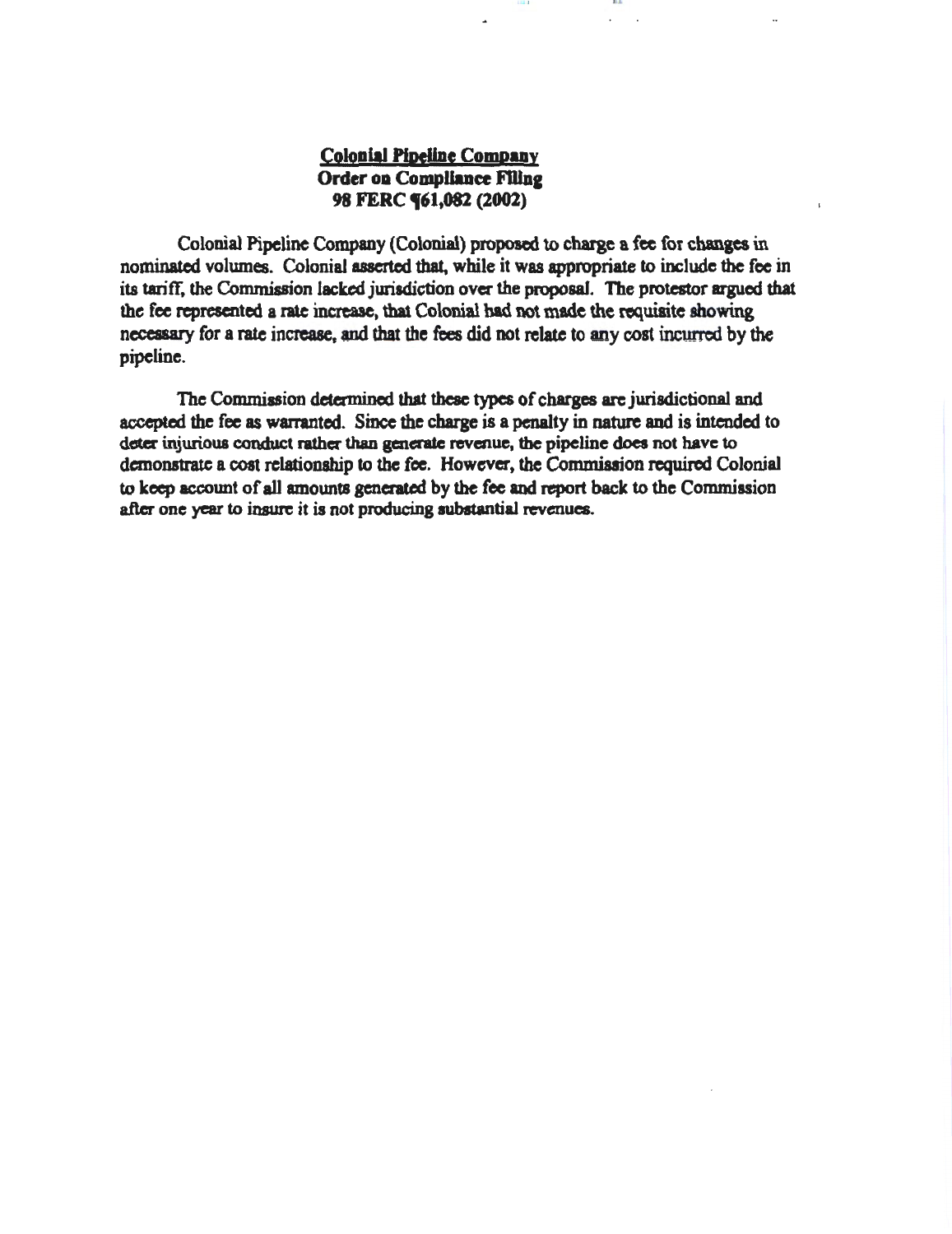**CCH Internet Research NetWork** 

COMM-OPINION-ORDER, 98 FERC 161,082, Colonial Pipeline Company, Docket No. IS00-436-000, (Jan. 31, 2002)

© 2005, CCH INCORPORATED. All Rights Reserved. A WoltersKluwer Company

Colonial Pipeline Company, Docket No. IS00-436-000

 $[61,246]$ 

[761,082]

Colonial Pipeline Company, Docket No. IS00-436-000

**Order on Compliance Filing** 

(Issued January 31, 2002)

### Before Commissioners: Pat Wood, III, Chairman; William L. Massey, Linda Breathitt, and Nora Mead **Brownell**.

On August 31, 2000, Colonial Pipeline Company (Colonial) filed a number of Supplements to its tariffs, one of which was Supplement No. 3 to FERC Tariff No. 50. Exxon Mobil Corporation (Exxon Mobil) filed a protest as to Item 27 of Supplement No. 3 to FERC Tariff No. 50, which instituted a new "Nomination Integrity Program." and Colonial filed an answer. On September 29, 2000, the Commission issued an order <sup>1</sup> accepting the Supplements. except that the order accepted and suspended Item 27 of Supplement No. 3 to FERC Tariff No. 50, subject to refund and the conditions stated in the body of the order, to be effective October 1, 2000. Colonial made a compliance filing to that order, and Exxon Mobil filed a response. Subsequently, on March 30, 2001, Colonial filed tariffs addressing the tariff provision.

The Commission finds that Colonial has satisfied the conditions, and will accept the tariff as in the public interest since it will deter shipper conduct that could be detrimental to the interest to all shippers on Colonial. The Commission also will direct Colonial to report the revenues collected under Item 27.

## Background

Item 27 of Colonial's Supplement No. 3 to FERC Tariff No. 50 proposed a new "Nomination Integrity Program." Colonial stated that this supplement establishes a volume-based fee on origin nomination changes that will serve to reduce nomination variability and improve origin delivery ratability for its customers. Item 27(a) of Colonial's revised tariff provides that, "Nomination change fees per shipper shall be applicable to changes in the sum of the volumes nominated per shipper for all gasoline products at all Gulf Coast origin locations." Item 27(c) further provides that there will be two "Change Fee Periods," for which Item 27(d) specifies a three cents per barrel rate for Change Fee Period I, and six cents per barrel for Change Fee Period II.

Exxon Mobil protested that Item 27 of Colonial's revised tariff reflects a rate increase, and Colonial had not made the requisite showing under Section 342 of the Commission's regulations, namely that Colonial had not shown that the three/six cent nomination change rate is within its indexed ceiling; nor had Colonial submitted a cost of service rate case. Moreover, Exxon Mobil contended that Colonial had not presented any evidence that it incurs any cost in accommodating nomination changes or, if it does, that the three and six cents per barrel fee bears any relationship to any costs that it may incur.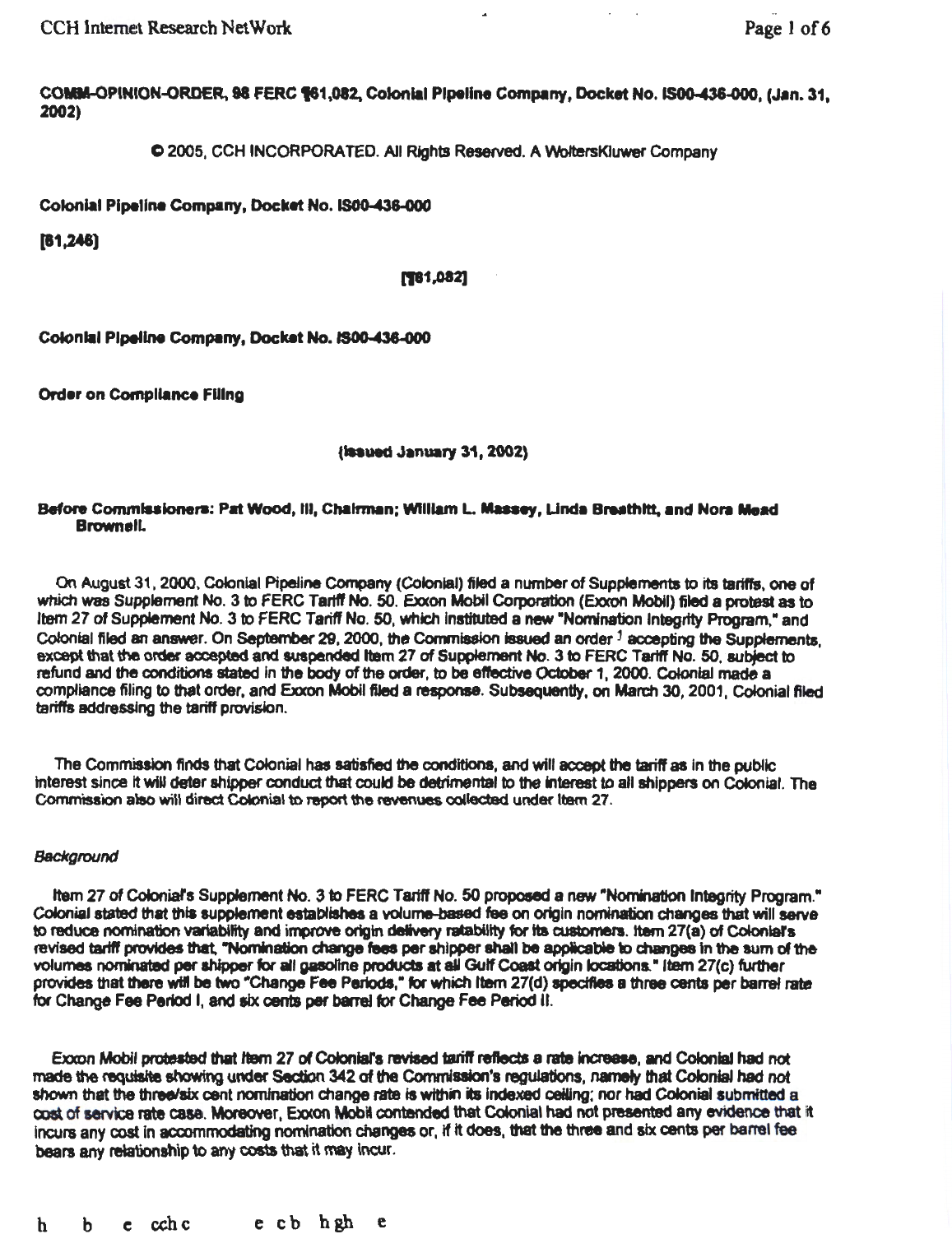In its answer, Colonial argued that the proposed nomination change fee is not a rate increase, but a penalty designed to discourage undesirable conduct. Colonial contended that its nomination change fees are intended to promote the operational efficiency of Colonial's pipeline system and will produce benefits not only to Colonial but to all of its shippers as

## (61,247]

well. Colonial asserted that timely and stable nominations are critical to ratable product movements-which, in tum, are essential to Coloniars ability to honor Its delivery cycle commitments. Colonial cites to Platte Pipe *Une*  Co., 82 FERC 161,087 (1998) (Platte). Colonial states that in Platte the Commission, following a technical conference, accepted the pipeline's modified ship-or-pay proposal to charge 95% of the full rate for volumes nominated but not subsequently tendered In periods of prorationing. Colonial maintains Its nomination change fee would achieve the same kind of efficiency objectives as those sought in Platte, at far more nominal charges.

The September 29 Order stated that while Colonial claimed that this proposed program will assist in eliminating undesirabte shipper conduct. It had not subrritted any supporting lnfonnation as to how shippers' nomination changes, which ostensibly is the shipper behavior Colonial seeks to discourage with this program, deleteriously affect Its system.. Moreover, Colonial had not shown the basia for the proposed three and six cent per barrel fee, or for how the proposed fee bears any relationship to the costs Colonial incurs from accommodating nomination changes. Accordingly, the Commission accepted and suspended the proposed charge conditioned upon Colonial filing additional information in support of its proposed nomination change fee, to which Exxon Mobil could file a reply  $<sup>2</sup>$ </sup>

#### Colonial's Compliance Filing

On October 30, 2000, Colonial filed a respome to the September 30 Order. Colonial reiterated Its position that while it was appropriate to indude the nomination fee changes In Its tarttf, the *proposal* is not a service under Section 1(5) of the Interstate Commerce Act (ICA) so the Commission lacked jurisdiction over the proposal. It argued that the tees are not necessary Incidents of transportation, and are analogous to bookkeeping services, which the Commission has held is not a basis for asserting jurisdiction, citing Kerr-McGee Refining Corp. v. Williams Pipeline Co.(Kerr-McGee). 3

However, if the Commission declined to adopt this reasoning, Colonial submitted an affidavit to establish that the proposed fee strikes an equitable balance between shipper interests in ratability and flexibility and are reasonable and in the public interest

Colonial asserted that it does incur some increased operating and maintenance costs as a result of untimely nomination changes. However, such increased costs would be difficult to quantify, and, in any case, are not the basis on which Colonial has established or seeks to justify the nomination change fees.

Rather, Colonial stated that the fees were determined by seeking to strike a balance between shippers' need for ratability and flexibility. In support of its position, Colonial submitted the affidavit of William F. Berry, who was the persor within Colonial having primary responsibility for the design, development and Implementation of the Nomination Integrity Program.

Mr. Ber.y stated that the program had two principal objectives: flexibility and ratability. Flexibility is necessary to allow shippers to respond timely to changes in relative demand for various refined petroleum products. However, there is also concern for ratability. Berry stated that Colonial, as an oil pipeline, unlike a natural gas pipeline, does not transport a single fungible commodity. Rather, it transports as many as forty unique products, transported on Colonial in discrete batches, and ratability is the speed at which the various constituent lines will operate.

h b e cchc e cb hgh e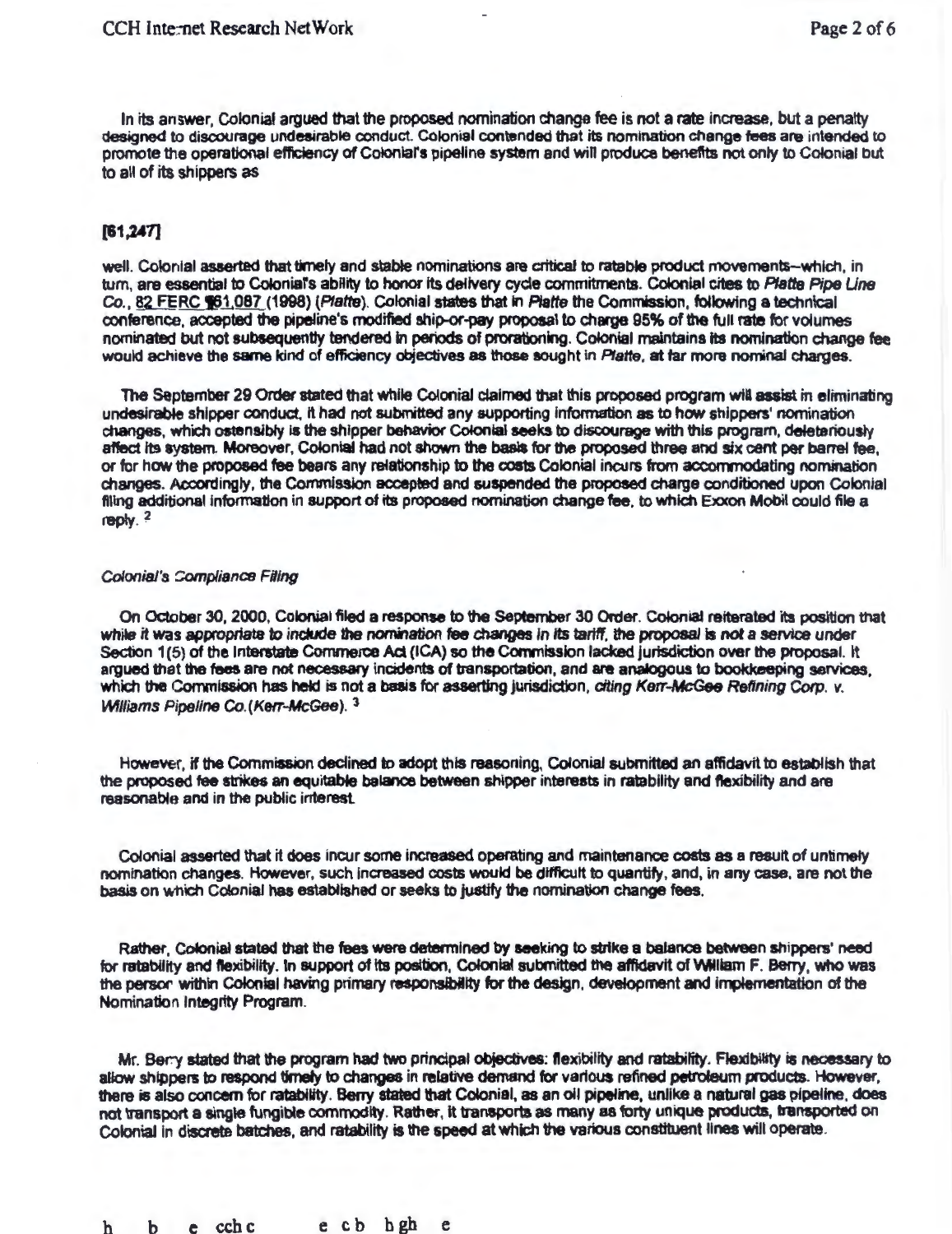Mr. Berry explained that Colonial's Nomination Integrity Program allows significant flexibility:

The Nomination Integrity Program penalizes origin nomination changes only when they will be disruptive to ratable shipments and they are 'tiered' (i.e., three cents versus six cents) in relation to the degree of untimeliness of the nomination changes. No penalties are imposed for nomination changes up to 10 days before a cycle begins lifting, for nomination changes between five-day phases of Colonial's scheduling cycles, or for nomination changes made after products are within the system. Even within the nomination change fee periods, nominations can be changed free of any penalty for 50,000 barrels or 20 percent of nomtnations recorded at the start of the periods, whichever is greater. In addition, nomination changes are not subject to the fees if the change origin localities or product grades within the same cyde (where the volumes remain constant). and credits are given for nomination changes made at Colonlafs request to enhance ratability.

## [81,248]

The affidavit then explained In detail why accurate nominations are necessary to assure the pipeline operates effectively. Mr. Berry stated that Colonial's system is extensive, consisting of thousands of miles of mainlines, stublines and delivery lines; thus scheduling shipments on Colonial is a complex undertaking, and requires that Colonial make scheduling decisions well in advance of the dates that the products are actually to be tendered to it. Such decisions include, among other things, the flow rate of the pipeline-i.e., the speeds at which the various constituent lines will operate. If the flow rates selected prove to be inappropriate because of untimely reductions or increases in nominations, then products will not be lifted or delivered on schedule which Incurs additional costs for shippers who relied upon the previous schedule.

Mr. Berry stated that if nominations are lnftated in relation to ultimate tenders (or last minute nomination changes), then Colonial is sometimes put in the position of making an allocation call when it turns out that capacity wiU in fact be adequate to satisfy all shipper demands. This is clearly not in Cotonlars nor its shippers' interests. Nor, just as clearly, is it in Colonial's or its shippers interests for nominations to be significantly Increased at the last minute. In that event, providing for the fair and equitable prorationlng of capacity becomes virtually impossible.

'Mth respect to how the three cent/six cent charge was derived, Mr. Beny stated: that these amounts were not rigorously "cost based." He stated that the basis for the three and six cent charges is Coloniar's attempt to strike a balance between amounts that would be so low as to constitute nothing more than a payment for a "license" to change nominations on an untimely basis without a second thought, and amounts that would be so high as to impose an undue burden on shippers.

Moreover, Mr. Berry asserted that the fees were not "onerous" amounting, for example, to less than 3% and 6% of Colonial's longest-haul tariffs, and they are well below 10% of Colonial's average tariff (approximately \$.80 cents per barrel based on origin and delivery distribution to date). In fact, he maintained that these charges "are not in the nature of transportation rates and are not intended to generate revenues; in fact, the fewer cents Colonial collects under the Nomination Integrity Program, the more successful that program will be."  $\frac{4}{3}$ 

Exxon Mobil filed a response contending that the nomination fee changes are clearly within the Commission's jurisdiction because the nomination process is Inextricably tied to tranaportation.

Exxon Mobil also asserted that Colonial failed to justify the three cent/six cent charge citing Colonial's admission that it could not quantify the increased costs to Colonial from nomination changes by shippers. Ebocon Mobil also asserted that Colonial failed to justify the three cent/six cent charge citing Colonial's<br>admission that it could not quantify the increased costs to Colonial from nomination changes by shippers.<br>Moreover because an "equitable balance" is not the test for determining whether rates are just and reasonable. Second, Colonial's assertion that it has struck an "equitable balance" is wholly unsupported. Exxon Mobil argues that other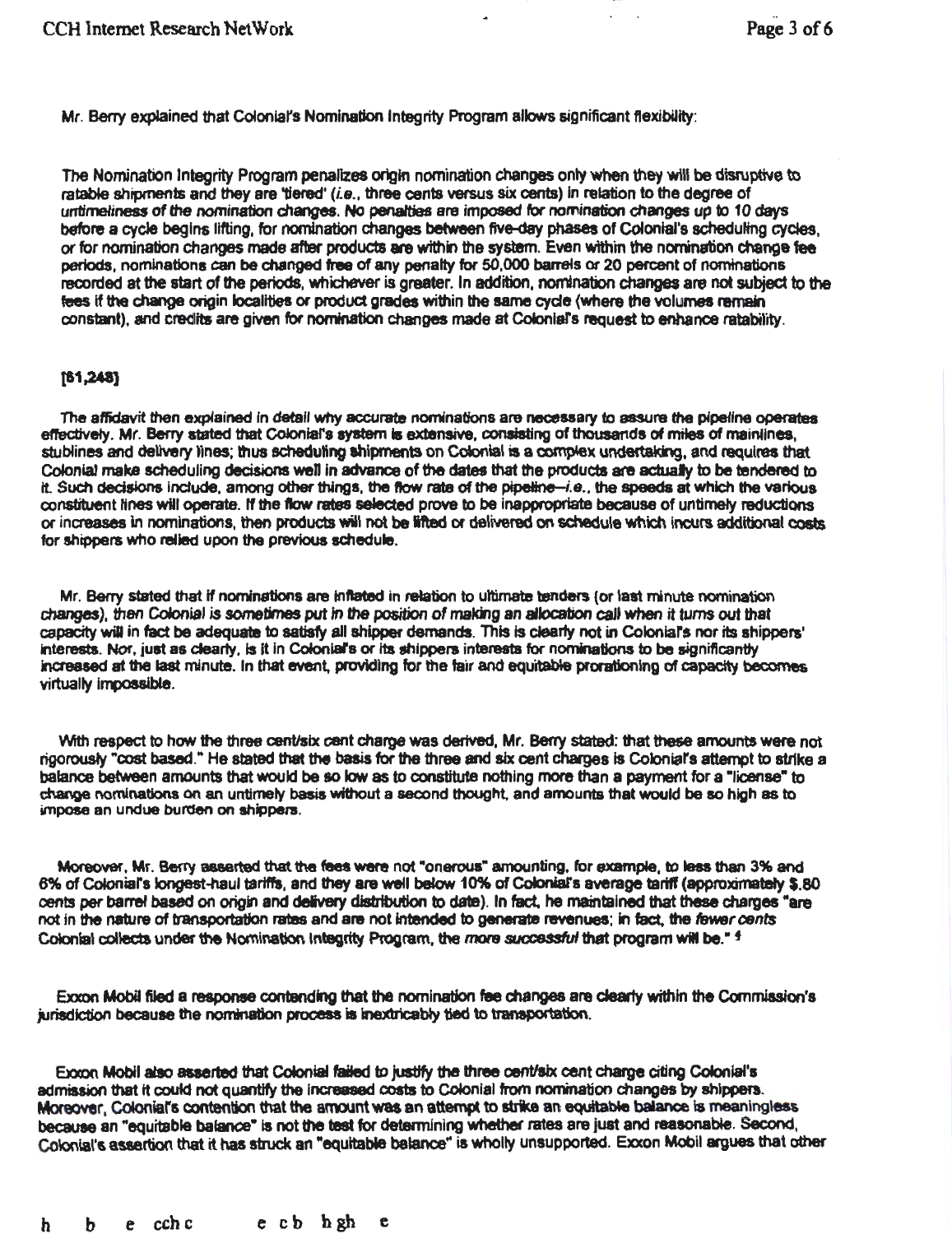than vague generalities, Colonial offered no support for the proposition that the 3 cents and 6 cents levels constituted an appropriate balance. Instead, it appears that the specific fee level is merely a guess.

Moreover, Exxon Mobil asserted that Colonial failed to limit the fees to those nomination changes that may In tact be disruptive. As an example, Exxon Mobil refers to when a shipment originally scheduled and nominates barrels out of Baytown, TX refiners, and later those same barrels are sold to another shipper at the same Baytown, Texas source. In that situation there would not be any change to the number of origin barrels going into Colonial's pipeline, but there would be a charge under Colonial's program.

On November 15, 2000, Tosco Corporation filed an out-of-time motion to Intervene and protest In support of its motion. Tosco asserts that in reviewing Colonial's filing, because there were so many items included, it did not recognize the potential effect upon it of the nomination fee change proposal. Tosco's protest is not unlike Exxon Mobirs protest Since Tosco's Intervention would not disrupt the process of this case, we will grant the motion for good cause.

On December 11, 2000, Colonial moved fer leave to answer. In its answer It reiterated tts contention the nomination fee changes are not jurisdictional. Colonial also argues the equitable balance Is a proper basis for setting the fees.

On March 30, 2001 , in Docket No. 1801-203-000, Colonial flied a number of tariff supplements, which related to the Nomination Integrity Program (the March 30 fiNng). These changes, Colonial asserted, expanded the volume credits under the program.  $5$  No protest was filed to that filing.

#### $[61,249]$

#### **Discussion**

The Commission finds that the nomination change fees are inextricably tied to transportation and jurisdictional, like the ship-or-pay provision in Platte. These types of charges are designed to affect shipper conduct, in contrast to the bookkeeping charges in Kerr McGee where "the transactions occur after the product has been delivered to one of [the pipeline's] terminals." <sup>6</sup>

The Commission also finds that Colonial has adequately demonstrated that there is justification for the nomination change fees. As explained by Colonial, the purpose of the fees is to deter conduct that could be detrimental to Colonial and other shippers. In that situation, where the charge is not for the purpose of generating revenue, the issue does not relate to the pipeline's costs, but whether the charge is warranted.

The fees to be charged here are of a smaller magnitude than other fees the Commission has authorized to deter deleterious conduct such as in Platte, where the shipper was subject to paying 95% of nominated volumes that were not actually shipped. In Platte, the Commission did limit the provision to when the pipeline was in an overcapacity situation and prorating. However, in Platte the pipeline's reason for the provision was to deter conduct "during periods of high capacity utilization on Platte." 7 Here, Colonial has explained that accurate nominations are required at al times, ao we will not limit the proposal to only over-capacity situations.

Moreover, Colonlars March 30 filing modified the proposal to address a concern raised by Exxon MobiJ. As modified, the program would not impose a fee for nomination changes arising from qualified trades of like product movements between shippers. Thus, the proposal is now more limited, and tailcined to deter conduct that could negatively impact Colonial and other shippers. Accordingly, the Commission accepts the proposal as modified by the March 30 filing. However, since Colonial avers that the program is "not intended to generate revenues: in fact, the fewer cents Coionial collects under the Nomination Integrity Program, the more successful that program will

h b e cchc e cb hgh e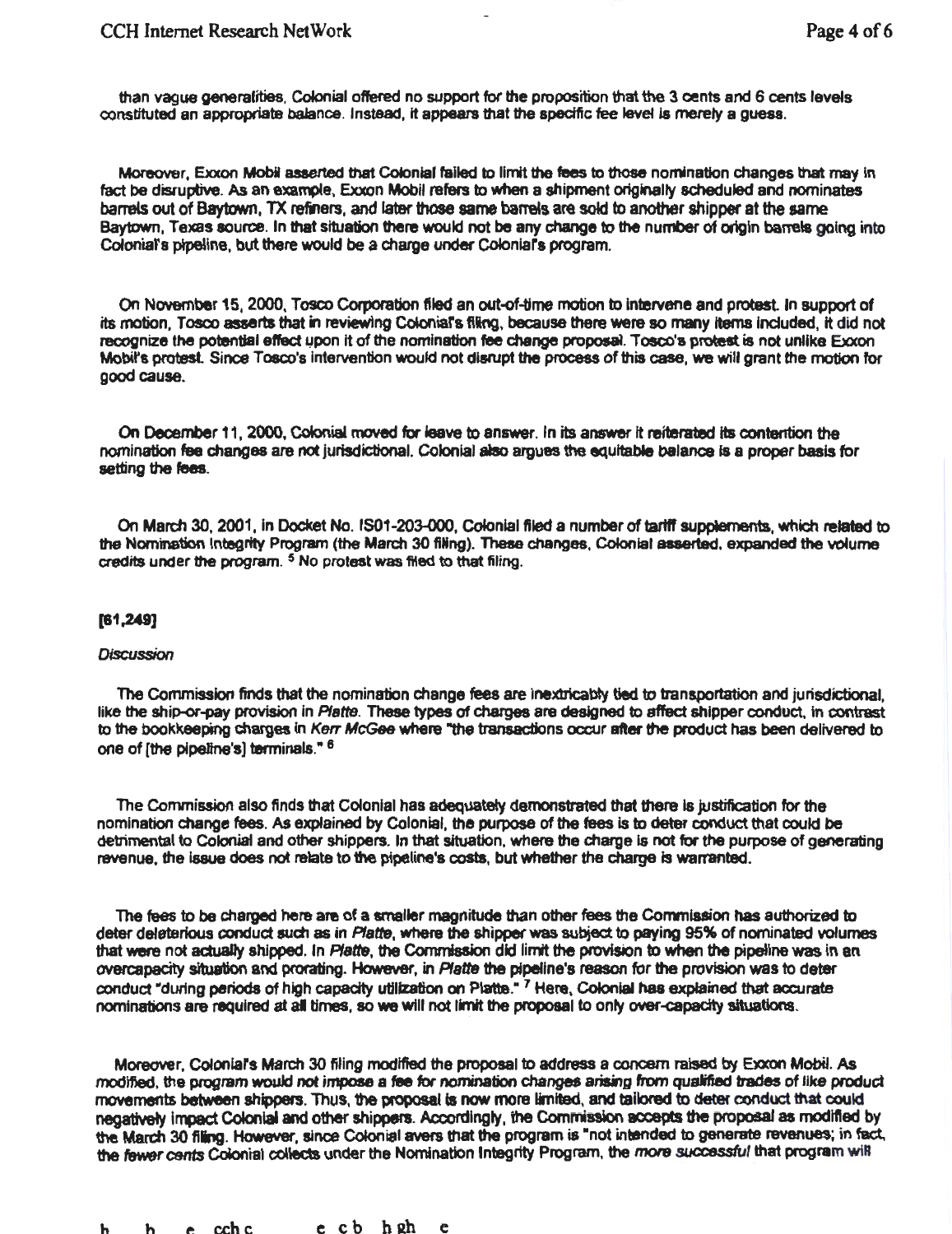# CCH Internet Research NetWork **Page 5 of 6**

be," we will require Colonial to record and identify the revenues collected under Item 27 separately. We also direct Colonial to file a raport detailing those revenues within one year after the issuance date of this order so the Commission can ensure that the program is operating as intended and not generating substantial revenues for Colonial.

## The Commission orders:

(A) The suspension of Item 27 of Supplement No. 3 to FERC Tariff No. 50 is terminated and the refund obligation is lifted.

(B) Colonial must file a report as described in the body of this order within one year after the Issuance of this order.

- Footnotes.-

## $[61,248]$

 $1$  92 FERC 161, 289 (2000).

### (81,247)

<sup>2</sup> The order stated that if Colonial's compliance filing did not to provide the requisite justification for its proposed fee, staff could convene a technical conference to further explore this Issue.

<sup>3</sup> 72 FERC **[161,274, at p. 62,199 (1995).** 

#### (81,248]

<sup>4</sup> Affidavit at Ti9.

5 The two new provisions were as follows:

## (81,248]

(g) Volume credits shall be awarded to shippers who, pursuant to Carrier's request, agree to change their scheduled batches for the purposes of maintaining or Improving Colonial's ayatem ratability. Quantified changes shall be defined as Carrier requested adjustments a shipper makes to the volume or lifting start-time of a scheduled batch. The anount of volume credits awarded fer qualified changes shall be on a barrel for barrel basis equal to the volume of the specific batch that is changed. Volume credits accrued shall be applied to subsequent barrels that would otherwise be subject to the nomination change fees until they are exhausted. All unused credits shall terminate after 180 days from accrual. There will be no monies exchanged for volume credits.

(h) Volume aec1ts wrll be awarded *lor* norrination changes ar1alng from qualified trades of Ilks product movements between shippers. Qualified trades of like product movements will consist of offsetting nomination changes Involving the same product type If the movement is durtng the same cycle and phase and from the same origin location. The amount of volume credits awarded for quallfted trades shal be on a barrel for barret basis equal to the volume of the offsetting nominations. All shippers participating in the trade must notify the carrier in writing to be eligible for volume credits by no later than the date correspondfng to the end of cycle in which the trade occurs. There will be no monies exchanged for volume credits.

<sup>6</sup> 72 FERC ¶61,274, at p. 62,198 (1995).

<sup>7</sup> 80 FERC 1061, 036, at p. 61, 081 (1997).